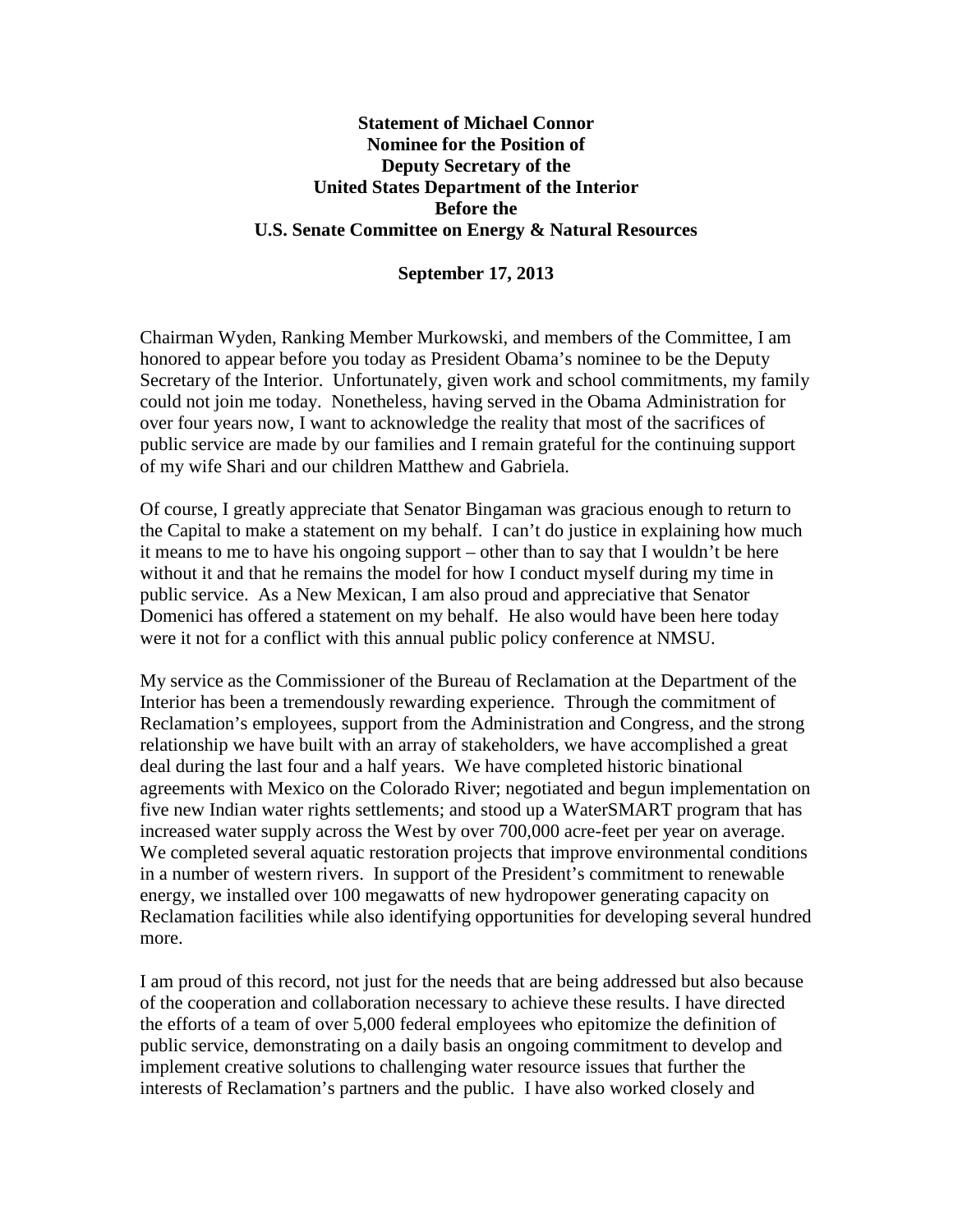developed water management strategies with a diverse group of stakeholders, including those in state and local government, Indian tribes, agricultural and municipal water users, power users, and environmental interests.

I am now afforded an incredible opportunity to serve the Department in a new capacity, as Deputy Secretary. I am honored and appreciative that President Obama and Secretary Jewell have seen fit to nominate me for this important position. Of course, this opportunity would not exist but for the confidence placed in me by Secretary Salazar who in 2009 recommended me for my present position. His support and leadership have been invaluable in preparing me for this new and significant challenge.

The Deputy Secretary position was most recently held by my friend and colleague David J. Hayes and his shoes are very large ones to fill. Nonetheless, I am excited at the prospect and believe that my background provides me the experience needed to effectively carry out the important responsibilities of Deputy Secretary—the second highest ranking official in the Department and its Chief Operating Officer.

As I noted to this Committee during my 2009 confirmation hearing, I grew up in New Mexico, a state rich in natural resources (with the exception of water) and which has a land base that is slightly over one-third in federal ownership. It is a state where approximately ten percent of the population is Native-American and I am proud that my maternal grandfather was a leader within the Taos Pueblo. My childhood home, where my parents still live, is located across the street from a major irrigation canal that serves agricultural land within the Elephant Butte Irrigation District. It has been said that if you don't know where you are, you don't know who you are. I would like to think that knowing and understanding where I am from has helped me better understand the responsibilities of the Department of the Interior and the people we serve.

I am also confident that my background as an engineer and lawyer has helped prepare me well for this position. As an engineer, I worked in the private sector for GE in its Power Generation Services business before going back to school to obtain my law degree. Upon graduation, I began my federal career at Interior in the Solicitor's Honors Program which afforded me an opportunity to serve as counsel for all of Interior's bureaus. I also ran the Secretary's Indian water rights office before moving to the United States Senate as Counsel to this Committee. As I said in 2009, my eight years on the Energy and Natural Resources Committee staff were incredibly rewarding, productive, and educational, the highlight of my professional career at the time.

Without a doubt, however, the best experience for the job I hope to assume is the job I presently have. Water is a thread that runs through all our public and private lands and its availability in clean and reliable quantities is critical to the use, management, and enjoyment of other natural resources. Water sustains both the lives of our citizens and the economic activity that is the foundation for our communities. This relationship requires that the Bureau of Reclamation work across agency lines at Interior and closely with the states in carrying out its mission and serving the interests of the American people. Moreover, our facilities provide water and power for a large percentage of the